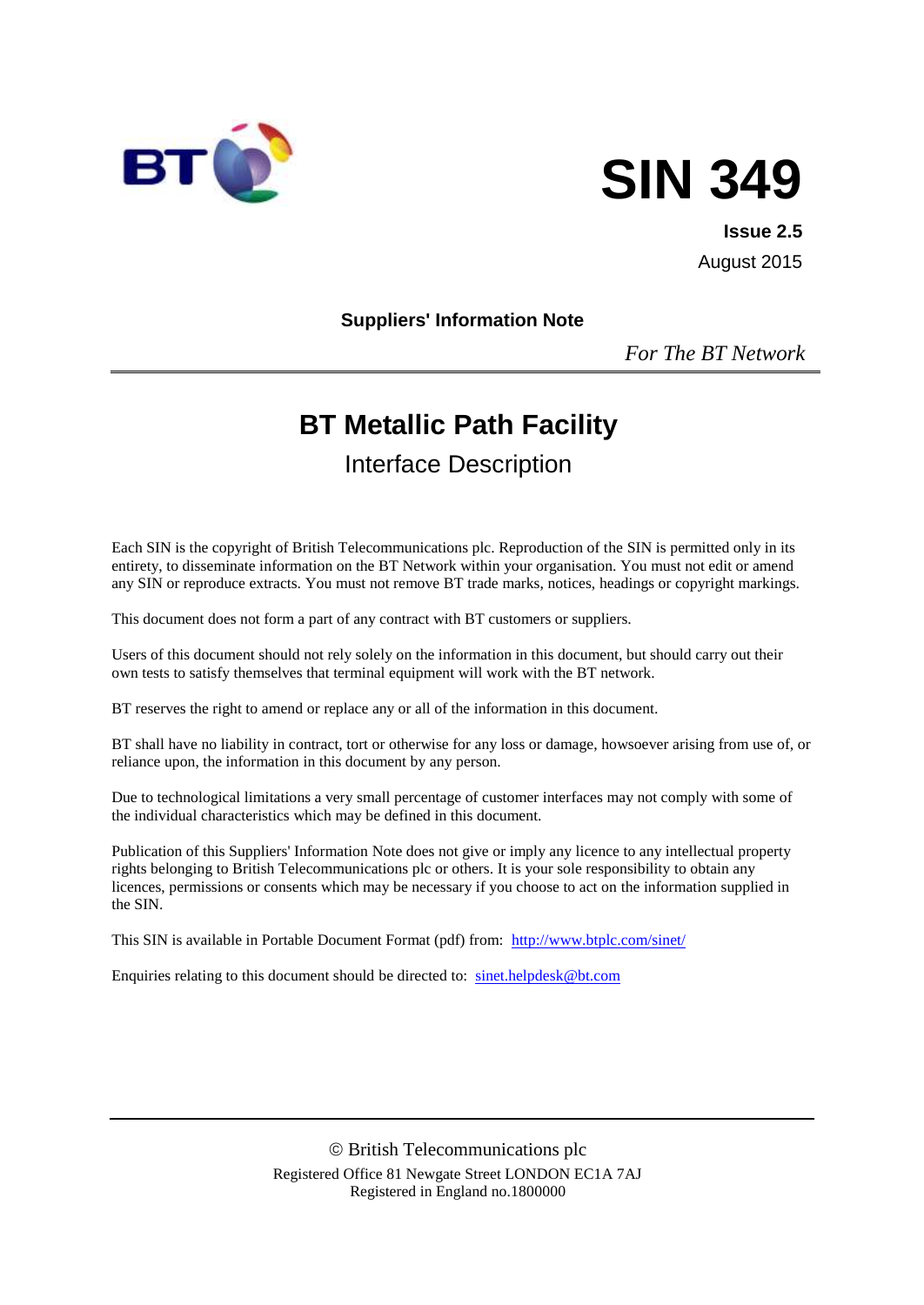#### **CONTENTS**

| $\mathbf{1}$            |       |  |
|-------------------------|-------|--|
| $\mathbf{2}$            |       |  |
| 3                       |       |  |
| $\overline{\mathbf{4}}$ |       |  |
| 4.1                     |       |  |
|                         | 4.1.1 |  |
|                         | 4.1.2 |  |
|                         |       |  |
| 5                       |       |  |
| 5.1                     |       |  |
| 5.2                     |       |  |
| 5.3                     |       |  |
| 5.4                     |       |  |
| 5.5                     |       |  |
| 5.6                     |       |  |
| 6                       |       |  |
| 7                       |       |  |
| 8                       |       |  |
| $\boldsymbol{Q}$        |       |  |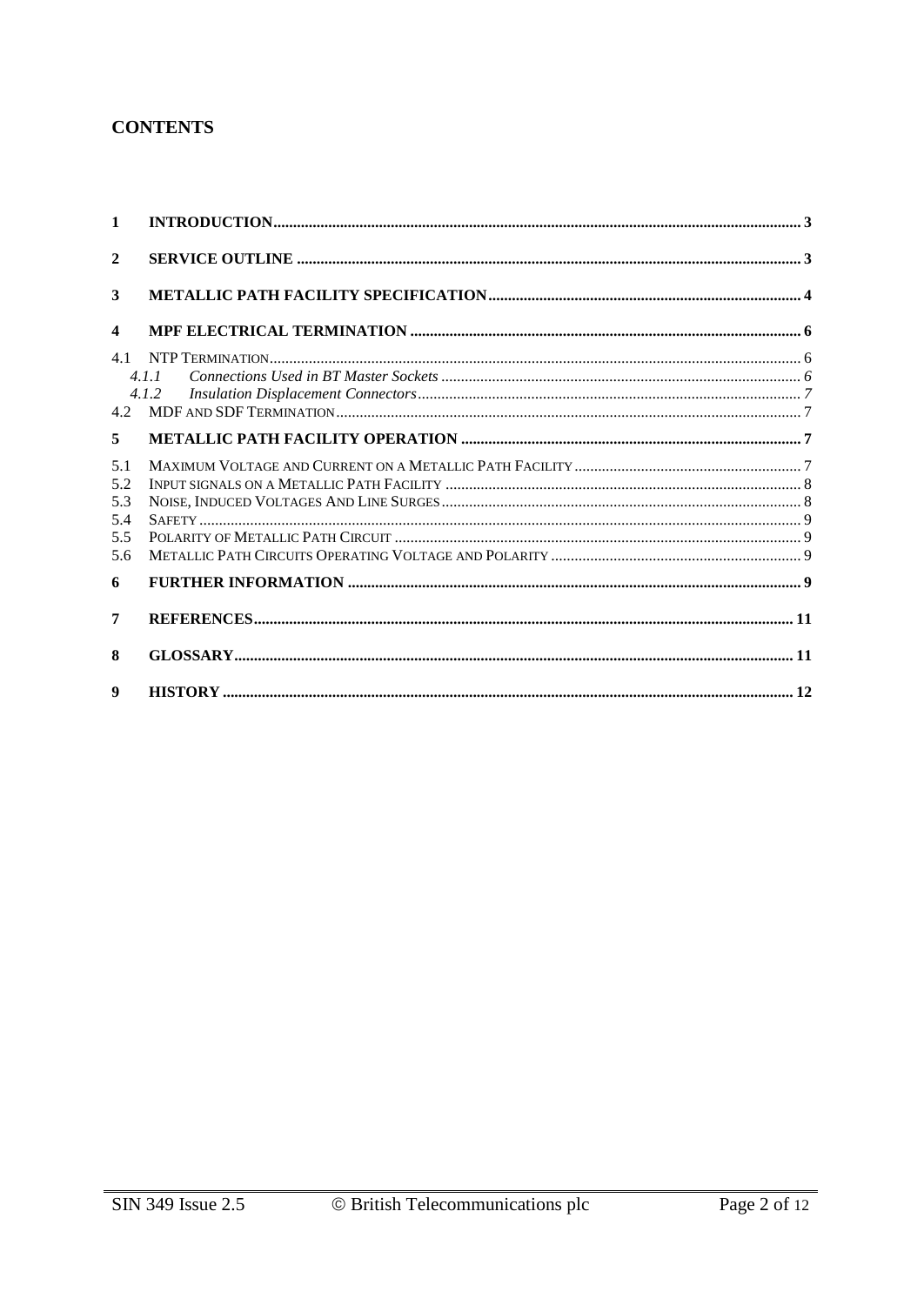## **1 Introduction**

This Suppliers Information Note (SIN) describes the technical characteristics of BT Metallic Path Facility (MPF). This SIN includes and aligns with the BT MPF Specification [1] produced by the NICC.

This SIN applies to the MPF provided in:

- the BT full-loop or sub-loop unbundling products,
- both the classic and shared MPF variants, and

A full description of the BT LLU is available at Ref. [3]

Note: the term LLU Operator is used in this document to refer to the operator using a Metallic Path Facility provided by BT.

#### **2 Service Outline**

[Figure 11](#page-2-0) illustrates the 4 types of MPF.



**Figure** 1 **– MPF Types**

#### <span id="page-2-0"></span>**Key**

- MDF Main Distribution Frame
- NTP Network Termination Point
- SDF Sub-loop Distribution Frame
- SLCP Sub-loop Connection Point (in red) metallic path facility (MPF) (in black) other metallic pair cabling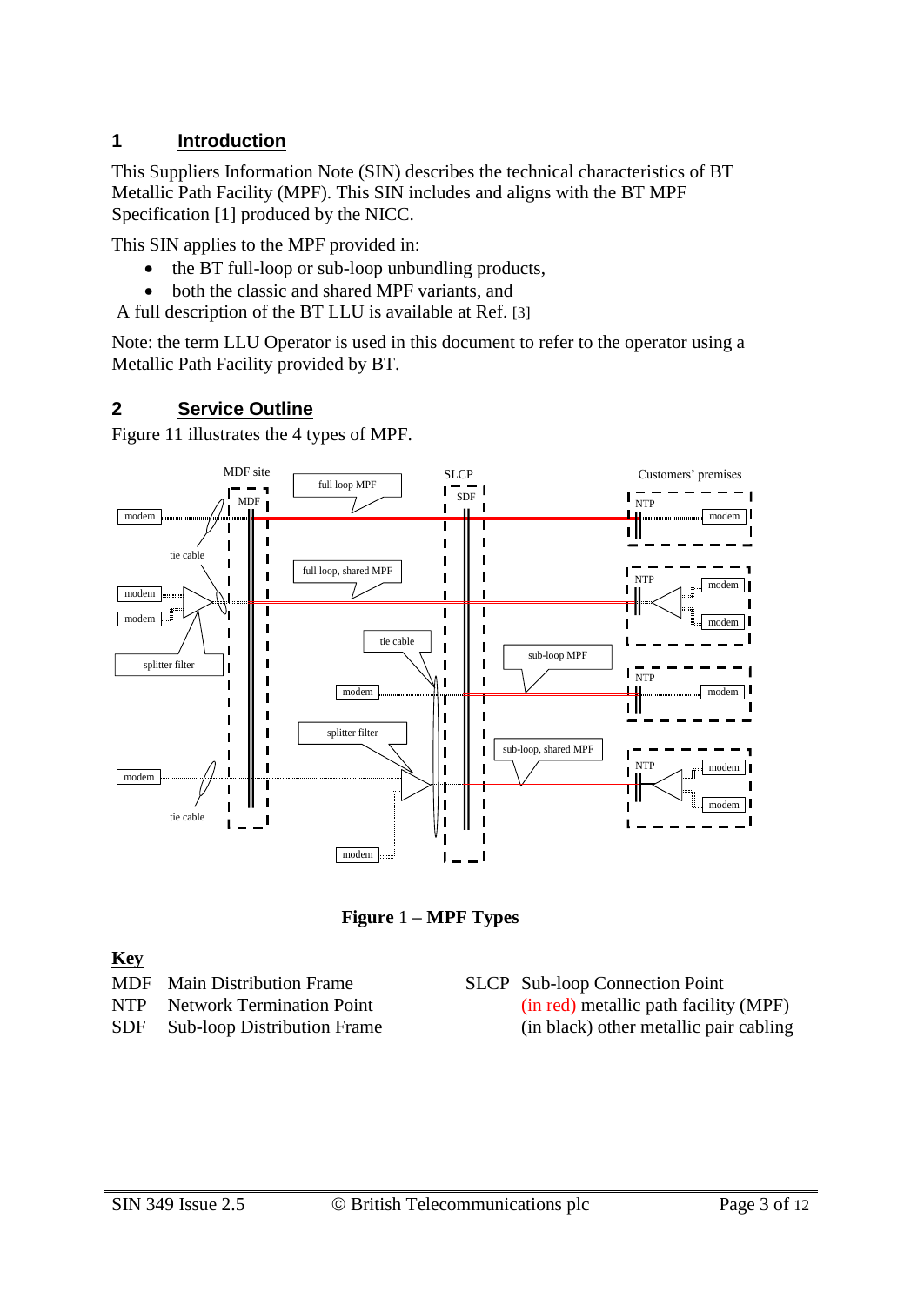As illustrated in Figure 1, both the full loop and full-loop shared MPF consist of a metallic pair from the Main Distribution Frame (MDF) to the Network Termination Point<sup>1</sup> (NTP) and both the sub-loop and shared, sub-loop MPF consist of a metallic pair from the Subloop Distribution Frame (SDF) to the NTP.

The service(s) provided over an MPF will be the service(s) provided by the LLU Operator using the MPF and will be defined and published by that LLU Operator.

### **3 Metallic Path Facility Specification**

The parameters of the MPF are defined for the pair from the MDF or SDF to the NTP depending on the MPF type. When testing these parameters of the MPF, the MPF must be tested in isolation from customer premises wiring and equipment and from LLU operator wiring and equipment. The parameter values listed in [Table 1](#page-4-0) apply to all types of MPF.

Attention is drawn to the recommendations of Section 6.6, adherence to these recognised telecommunication practices can benefit accuracy of results when testing the MPF electrical parameters. Prior to testing the MPF, a minimum supply voltage of  $30V<sub>DC</sub>$ current limited to 60mA, should be applied across the A and B conductors for a minimum of 9 seconds. Electrical parameters may then be measured by suitable test equipment within the next 60 seconds.

Any DC voltage of 30V or above (up to the maximum defined in Section 6.1) can in fact be applied. It may be more convenient to apply standard PSTN battery voltage  $(-48V<sub>DC</sub>$ nominal), current limited to 60mA, in which case the voltage need only be applied for a minimum of 5 seconds.

The polarity of the voltage applied is not critical but it is recommended that standard industry practice be followed as defined in Section 6.6.

| <b>Parameter</b> (note 5)                      | Value (taking account of notes<br>1 to 6)                                                                                                             |
|------------------------------------------------|-------------------------------------------------------------------------------------------------------------------------------------------------------|
| Electrical continuity                          | The MPF will be a continuous<br>metallic connection between<br>MDF in BT premises and a<br>network termination point at the<br>end customer premises. |
| Insulation Resistance (note 1)<br>A-B or B-A   | Greater than 100 kOhm                                                                                                                                 |
| Insulation Resistance (note 1)<br>Wire - Earth | Greater than 100 kOhm                                                                                                                                 |

<sup>&</sup>lt;sup>1</sup> The NTP is the legal demarcation between the network provider's cabling and the customer's in-house wiring. On a telephone line this point resides on the master socket or NTE ("Network Termination Equipment").

1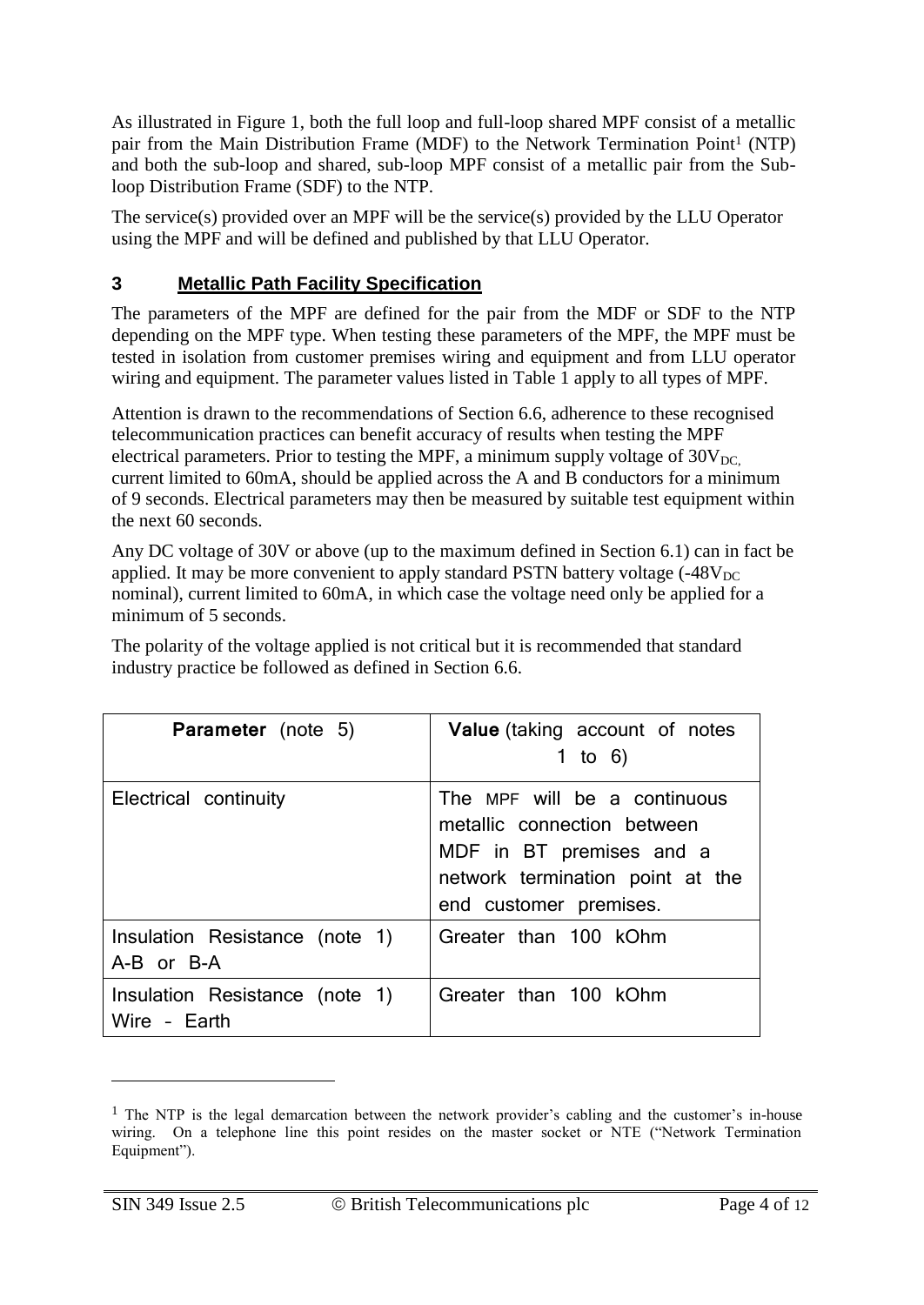| <b>Parameter</b> (note 5)                                                                     | Value (taking account of notes<br>1 to 6)                                    |
|-----------------------------------------------------------------------------------------------|------------------------------------------------------------------------------|
| Insulation Resistance (note 1)<br>Wire - Battery                                              | Greater than 100 kOhm                                                        |
| Voltage between the wires<br>(note <sub>2</sub> )                                             | $-55 < V_{nc} < +55$ Volts DC<br>(note <sub>7</sub> )<br>$V_{AC}$ < 15 Volts |
| Voltage between either wire<br>and earth. (note 2)                                            | $-55 < V_{DC} < +3$ Volts (note 7)<br>$V_{AC}$ < 15 Volts                    |
| Loop Resistance (note 3)                                                                      | Less than 1800 Ohm                                                           |
| Difference in measured earth<br>capacitance between A leg and<br>B leg using line test system | C $_{A-F}$ > 0.85xC $_{B-F}$<br><b>AND</b><br>C $_{B-E}$ > 0.85xC $_{A-E}$   |
| Maximum Insertion Loss (note<br>4)                                                            | 50dB at 100kHz                                                               |

#### **Table** 1 **- MPF Parameters**

<span id="page-4-0"></span>Note 1: Measurement of Insulation Resistance

Insulation resistance is measured using a voltage of  $30V_{DC}$ . Resistance is measured between the wires using each polarity in order to detect rectified faults. Resistance between wire and earth or battery is measured to detect contact faults between adjacent wire pairs.

The MPF will be categorised faulty if any measured resistance is below the threshold values.

Note 2: Measurement of Voltage

The presence of voltages on the pair will be measured using a voltmeter with internal impedance of nominally 100 kOhm. The AC voltage measurement will only include frequencies up to 100 Hz (such that the second harmonic of the AC mains supply is included). Voltage spikes i.e. peaks of voltage occurring less frequently than 1 per second and with a duration of less than 1 ms will be ignored in this measurement.

- Note 3: Resistance is measured using a voltage of  $30V_{DC}$ . The MPF will be categorised faulty if the measured resistance exceeds the threshold value.
- Note 4: Insertion Loss is to be measured at 100 kHz between 140 Ohm resistive (nonreactive) terminations when using a nominal transmit power of anywhere between –10dBm and 0 dBm.
- Note 5: Any measurement made with respect to earth will be made using the earth at the BT MDF site for full loops and the earth at the SCLP for sub-loops. Any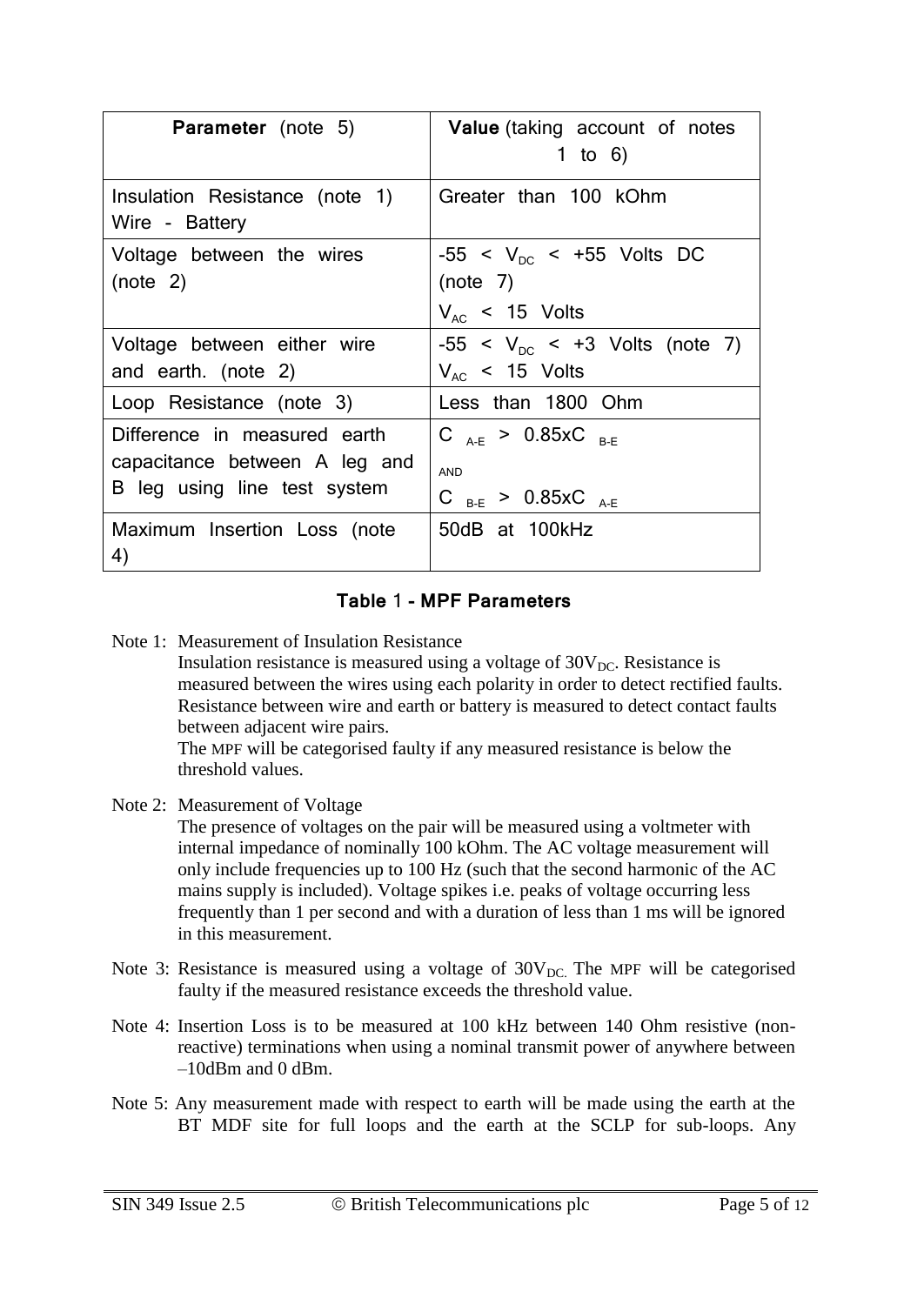measurement made with respect to battery will be made using the BT exchange battery.

Note 6: D.C voltages of the magnitude specified should only occur as a result of a network fault condition. The MPF user should ensure that equipment utilising the MPF is capable of withstanding D.C voltages of the magnitude specified.

## **4 MPF Electrical Termination**

The MPF consists of two metallic conductors designated as the 'A' and 'B' wires.

### **4.1 NTP Termination**

The connection to the MPF at the NTP end can be either a BT Master socket or in the form of an Insulation Displacement Connection (IDC) cable termination. (Note: The front plate on the NTE may not be provided, in which case only the socket (and not the IDC termination) will be available).

### **4.1.1 Connections Used in BT Master Sockets**

When the MPF is terminated on a BT Master socket, connection to the MPF is provided by the socket or the Insulation Displacement Connector (IDC) on the Customer Connection Unit (i.e. front plate) of the network terminating equipment. The IDC will accept the connection of solid copper conductors between 0.4 mm and 0.63 mm diameter. The connections for the socket and the IDC are as shown in the Table 1.

| <b>Socket Contacts</b>      |                      |   | <b>IDC</b> Contacts  |
|-----------------------------|----------------------|---|----------------------|
|                             | Not To Be Used       | 6 | Not To Be Used       |
| $\mathcal{D}_{\mathcal{L}}$ | 'A' wire or 'B' wire | 5 | 'A' wire or 'B' wire |
| 3                           | Not To Be Used       | 4 | Not To Be Used       |
| 4                           | Shunt connection     | 3 | Shunt connection     |
| 5                           | 'B' wire or 'A' wire | 2 | 'B' wire or 'A' wire |
|                             | Not To Be Used       |   | Not To Be Used       |

| <b>IDC</b> Contacts |                      |  |
|---------------------|----------------------|--|
| 6                   | Not To Be Used       |  |
| 5                   | 'A' wire or 'B' wire |  |
| 4                   | Not To Be Used       |  |
| 3                   | Shunt connection     |  |
| $\overline{2}$      | 'B' wire or 'A' wire |  |
| 1                   | Not To Be Used       |  |

- Note 8: The contact assignment for the socket and IDC is the same contact assignment as used for the BT single line analogue PSTN interface. A different contact assignment is used for BT 2-wire analogue private circuits
- Note 9: The shunt connection is derived from the centre point between a 470 kOhm resistor and a  $1.8 \mu$ F capacitor connected in series across the 'A' and 'B' wires. Additionally there is an overvoltage protection device connected across the 'A' and 'B' wires.
- Note 10:Contact 6 is adjacent to the latch.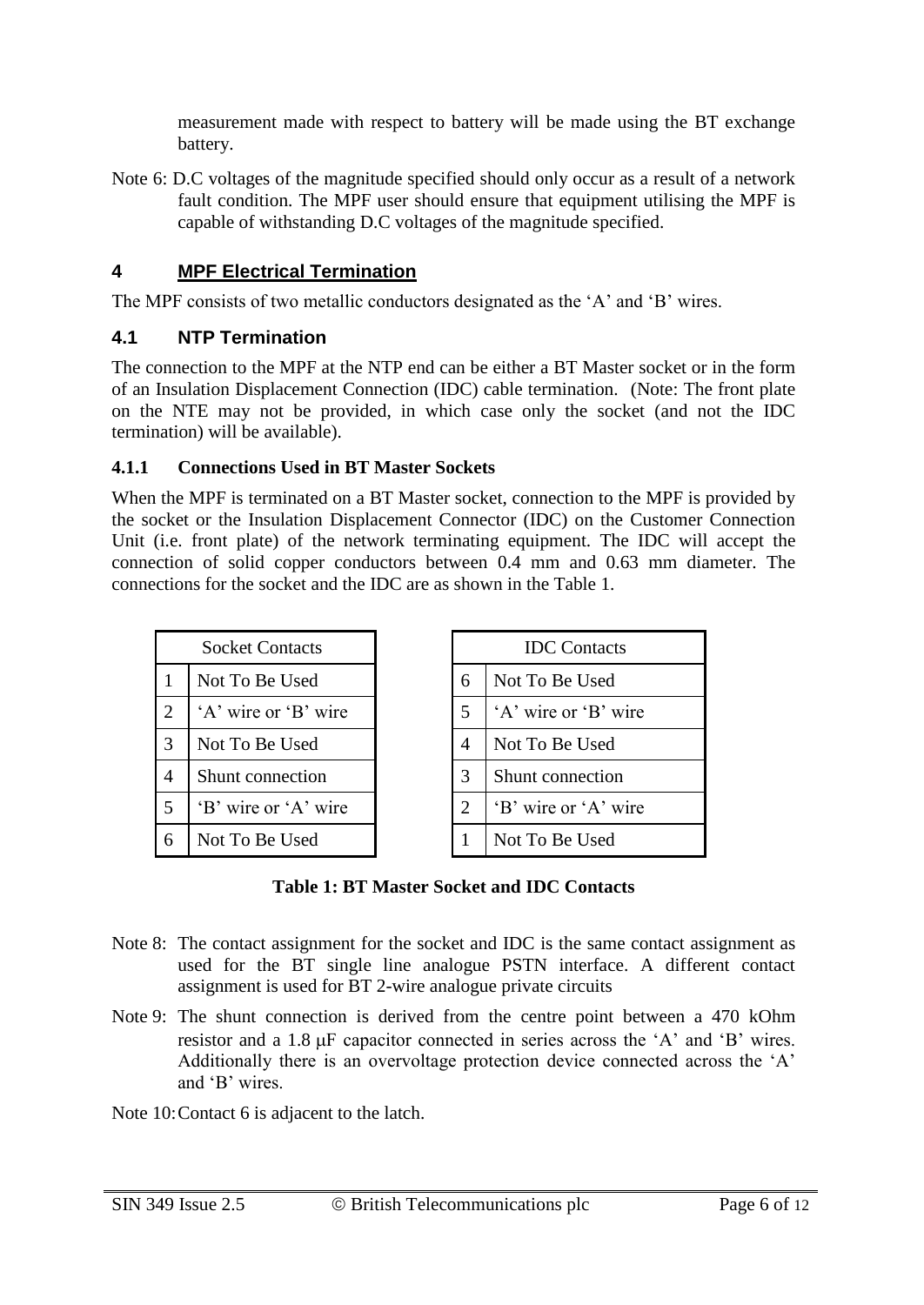- Note 11:Plugs that meet the requirements of BS 6312:Part 1:1994 [2] and wired to correspond with Figure 2 will be compatible with the BT provided socket.
- Note 12:The different types of NTE currently deployed within the BT network present from 3 to 6 IDCs for the termination of extension wiring, however, the essential connections, IDC  $\frac{1}{2}$ ,  $\frac{1}{3}$ ,  $\frac{k}{5}$ , will always be present and the numbering kept consistent.
- Note 13:The numbering of IDC and Master Socket contacts are reversed; for example the 'shunt connection' is presented on IDC '3' and at Master Socket contact '4'.

#### **4.1.2 Insulation Displacement Connectors**

When the BT network interface is terminated with insulation displacement connectors they will accept the connection of solid copper conductors between 0.4 mm and 0.63 mm diameter.

## **4.2 MDF and SDF Termination**

Direct connection to the network end of the MPF (i.e. at the MDF) or SDF is not provided.

Indirect connection to the MPF is provided via an Internal Tie Cable at the MDF and an External Tie Cable at SDF.

The interface to the network end of the MPF will be at the Handover Distribution Frame (HDF) within the LLU Operator's collocation space or in the housing used by the LLU Operator for distant location.

Indirect connection to the SLCP is provided via External Tie cables.

# **5 Metallic Path Facility Operation**

In order to maintain network integrity and for health and safety reasons, equipment to be connected and use an MPF needs to fulfil certain technical requirements. These requirements are given below.

# <span id="page-6-0"></span>**5.1 Maximum Voltage and Current on a Metallic Path Facility**

The voltage and current applied by an LLU Operator to a Metallic Path Facility (MPF) in the BT network must be limited for several reasons:

- To ensure the safety of BT personnel working on the network.
- To protect the network from damage.
- To ensure that the overvoltage protection devices built into BT's metallic network are not inadvertently triggered.

Voltages and currents (including the telecommunications signal) applied to the MPF must not:

- Apply an open circuit voltage greater than 120V peak of either polarity with respect to earth to either leg of the MPF (note 14).
- Apply an open circuit voltage greater than 200V peak between the two legs of the MPF (note 14).
- Cause greater current to flow then 60mA peak in either leg of the line (note 14).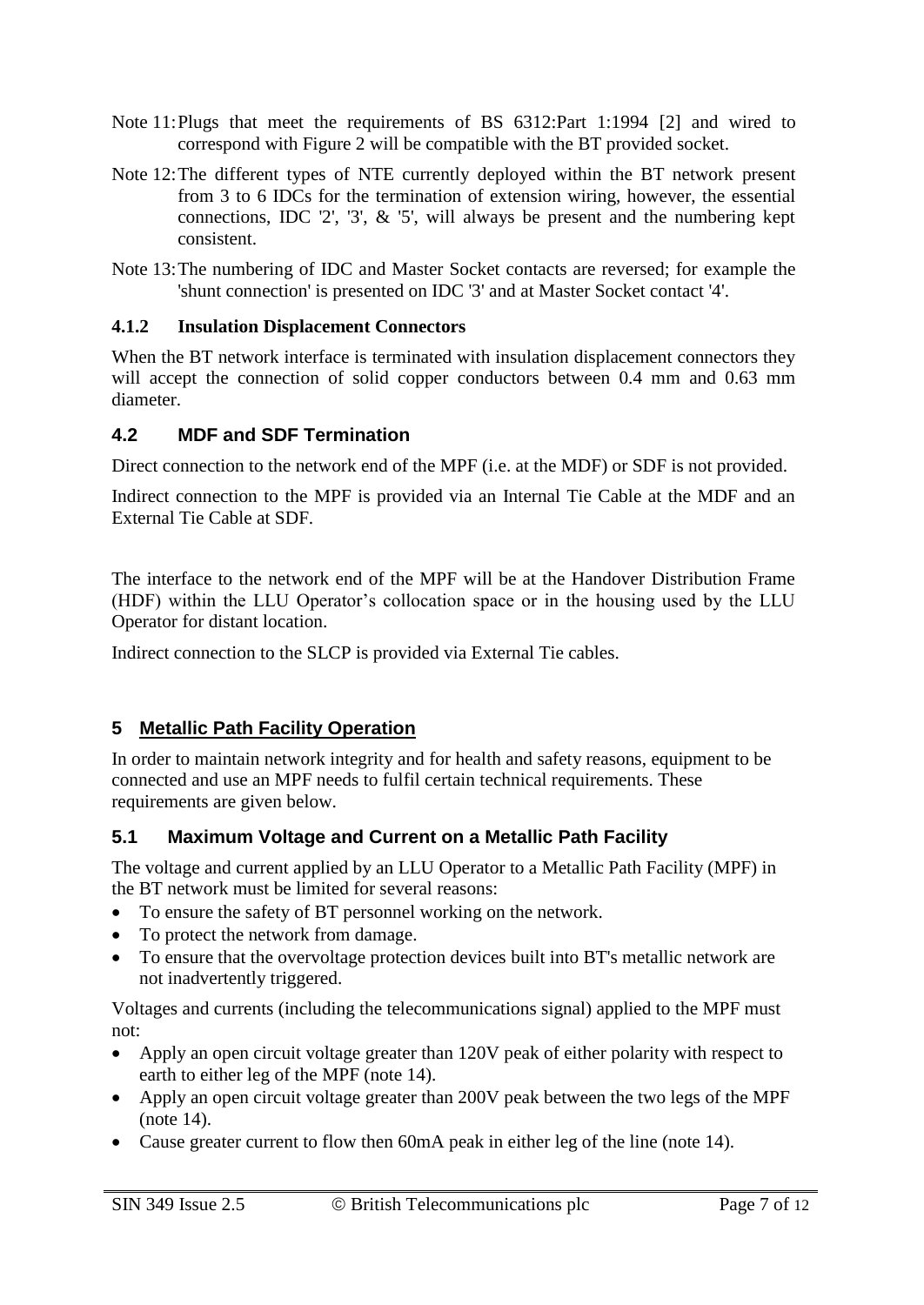Voltage measurements will be made using a high internal impedance (10 MOhm) voltmeter.

Additionally if it is intended to apply line voltages greater than 120V peak between legs of the MPF, the equipment must conform to IEC 60950-1 [4] and IEC 60950-21 [5]. See note 15.

- Note 14: The voltages and currents are absolute limits including AC signals at any frequency together with any DC power supplied to customer sited equipment. They apply at all times including when LLU Operators are carrying out tests on MPFs.
- Note 15: IEC 60950-1 covers all the safety aspects of all information technology equipment. This document defines the safe voltage (120V between conductors) above which the operating characteristics of the equipment feeding power to lines must be governed for safety reasons. The required characteristics of the power feeding system are further defined in IEC 60950-21 [2].

IEC 60950-21 allows a range of operating voltages above 120V, but for a given voltage they define:

- The maximum current which can be fed to earth (e.g. in the event of human contact).
- The maximum current which can be passed from one 'leg' of the copper pair to the other 'leg' via an inadvertent contact.
- The time taken to shut down the power supply in the event of an inadvertent contact.
- The maximum effective capacitance (to earth and between line 'legs') of the terminating equipment (this defines the maximum fault current through a human contact **after** the power supply has been tripped).

# **5.2 Input signals on a Metallic Path Facility**

Any signal applied to the MPF must conform to the Access Network Frequency Plan for the BT network [6].

# **5.3 Noise, Induced Voltages And Line Surges**

The BT network interface conditions described in this SIN are those encountered when there is no interference and the earth potential at the local exchange and the NTP is the same. In practice these conditions may be modified as follows.

- Permanent longitudinal direct voltages up to 4 V may exist on the MPF.
- Permanent longitudinal alternating voltages up to 5 V r.m.s. 50 Hz, and associated harmonics, may exist on the MPF. Additionally there may be an earth potential difference up to 3 V r.m.s. 50 Hz.
- Permanent longitudinal and transverse alternating voltages, which generally do not exceed 3 V r.m.s., at other frequencies up to 2 MHz may exist on the line. These are generally noise voltages, but between 200 kHz and 2 MHz they may be amplitude modulated and be as a result of radio broadcast signals.
- Uniform spectrum and random noise having a power of -42 dBm in the frequency range 300 Hz to 3400 Hz may exist on the line, with random impulsive noise in excess of -22 dBm. Also, other types of random transmission impairment may occur, such as interruptions, phase changes, phase jitter and gain changes.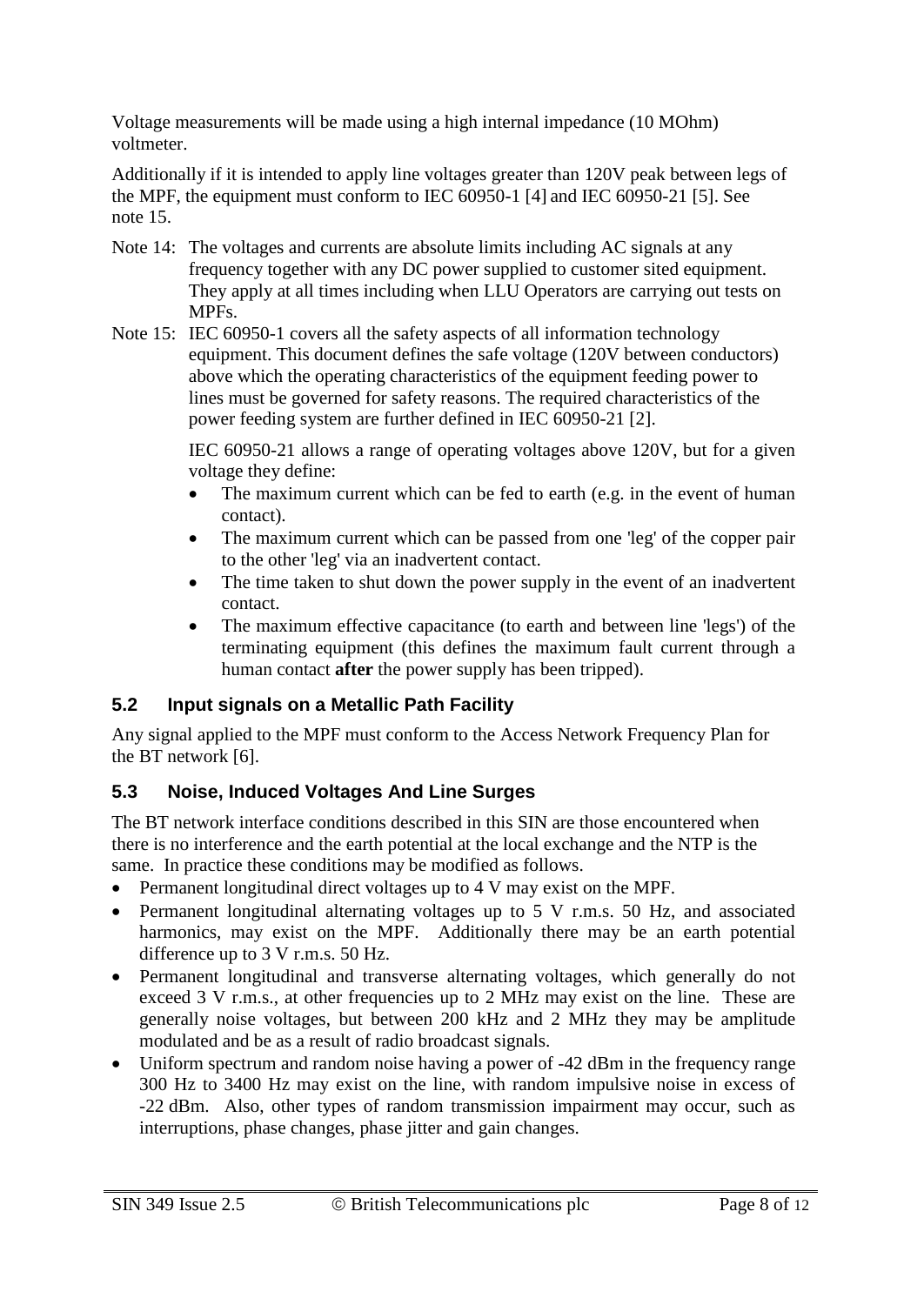## **5.4 Safety**

British Telecommunications plc consider that Network Terminating Points of the Public Telecommunications Network provided by ourselves satisfy the requirements of the Electricity at Work Regulations in as far as is reasonable and practicable. We believe that the BT Network is in accordance with relevant safety legislation.

BT however cannot influence the possibility of a fault occurring or Rise of Earth Potential provision on customer's premises and therefore the customer/LLU Operator is responsible for protecting themselves and the BT network from these possibilities in respect of both safety and protection.

Note: MPF cannot be provided at or near sites where high voltages are present (e.g. Hot sites and their zones of influence\*) that could lead to a high rise of earth potential. Provision of telecommunication services to such sites requires special attention (see BS6701 [7]) and requires the use of an isolation device. Such devices prevent the provision of a continuous metallic path as required by the MPF specification [1].

\*Note: A Hot Site is primarily found in the vicinity of an electricity generation or transforming station or other operational buildings, or in "hot zones" which may extend beyond the perimeter of the associated electricity station. It is the Communications Provider's responsibility to check and confirm whether the End User Site is a designated Hot Site

Provided the customer/LLU Operator observes these requirements then the safety status of compliant apparatus will not be compromised whilst it is connected to the Network Terminating Point.

The safety classification of an interface is, as described in R0BT-002/EG 201 212 [8], determined by both the working voltage of the interface and the interface environment (exposed or unexposed). The working voltage of the interface is dependent on the voltages applied to the MPF by the LLU Operator (see also section [5.1\)](#page-6-0). The environment of the MPF is exposed.

### **5.5 Polarity of Metallic Path Circuit**

The polarity of a MPF may be changed as a result of external maintenance activity eg when an MPF has been repaired following physical damage. LLU Operators are advised to ensure that their equipment will operate correctly when a line is reversed in polarity.

# **5.6 Metallic Path Circuits Operating Voltage and Polarity**

LLU Operators are recommended to follow recognised telecommunication practices of:

- applying a wetting current to the MPF at all times
- operating the MPF so that where possible the voltages are negative with respect to earth.

# **6 Further Information**

For further information, visit the Openreach LLU product website at: <http://www.openreach.co.uk/orpg/home/products/llu/llu.do>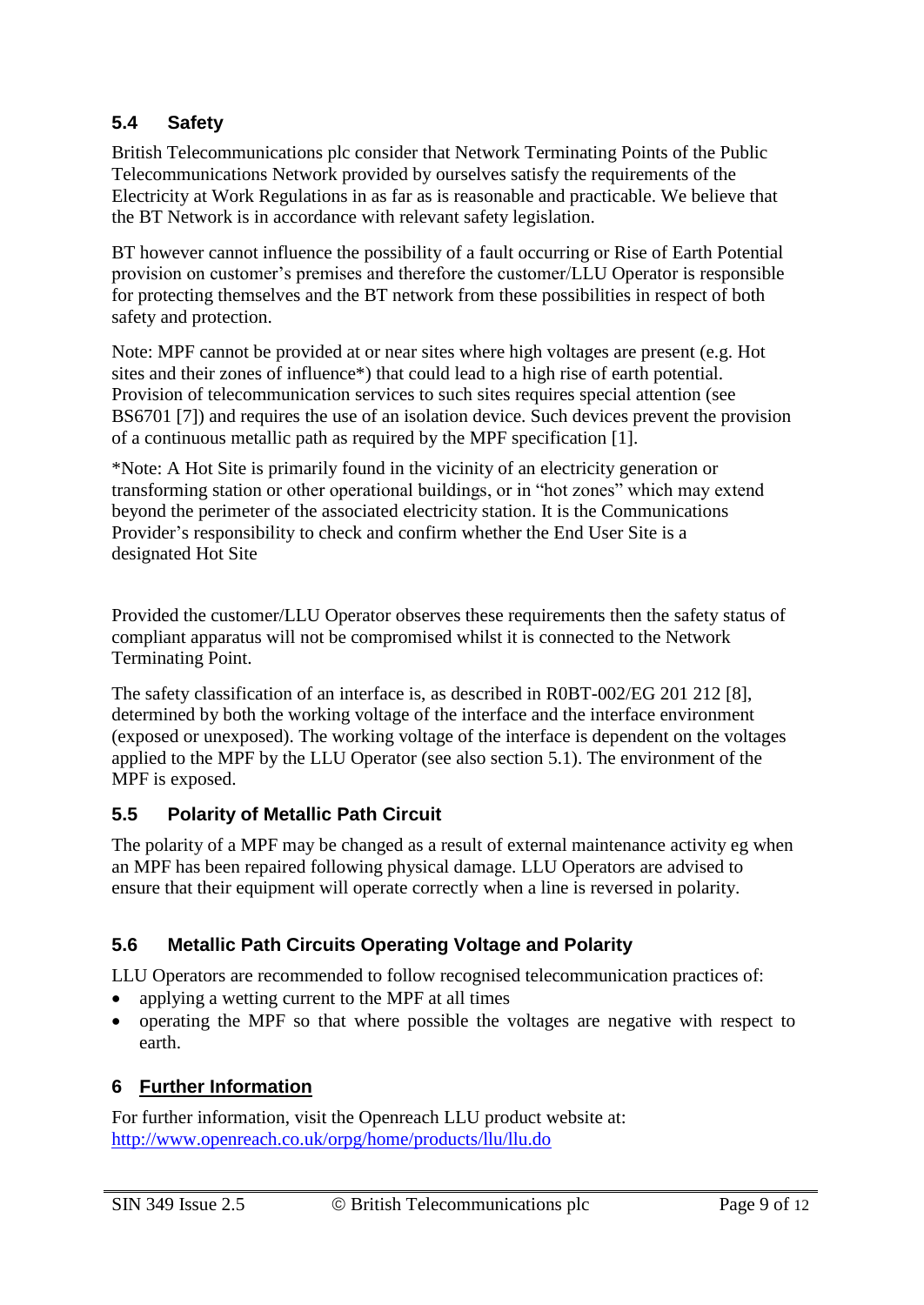Alternatively please contact your Customer Business Manager (CBM).

If you have enquiries relating to this document then please contact: [sinet.helpdesk@bt.com](mailto:sinet.helpdesk@bt.com)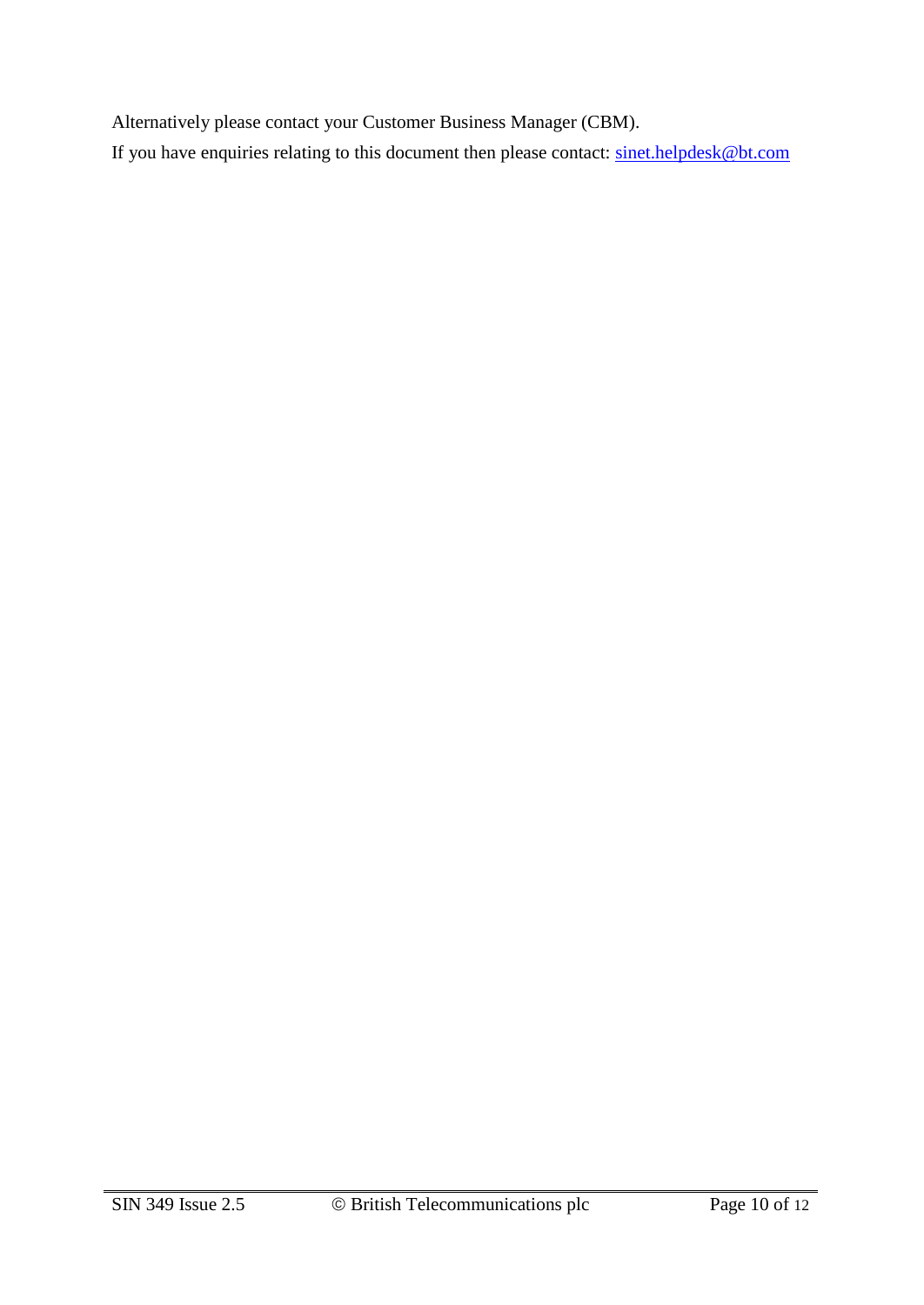## **7 References**

| $\lceil 1 \rceil$ | BT MPF Specification, Issue 4 - ND1601:2005/05                                                                                                          |
|-------------------|---------------------------------------------------------------------------------------------------------------------------------------------------------|
| $[2]$             | BS6312:Part 1 Connectors for analogue telecommunications interfaces - Specification for plugs'                                                          |
| $[3]$             | http://www.openreach.co.uk/orpg/home/products/llu/llu.do                                                                                                |
| $[4]$             | IEC 60950-1 Edition 1.0 (Safety of Information Technology Equipment)                                                                                    |
| $[5]$             | IEC 60950-21 Edition 1.0 (Safety of Information Technology Equipment - Remote Power Feeding)                                                            |
| [6]               | 'Specification of the Access Network Frequency Plan applicable to transmission systems used on<br>the BT Access Network' - NICC Document ND1602:2005/05 |
| $[7]$             | BS 6701 Code of Practice for installation of Apparatus that is intended for connection to certain<br>telecommunication systems                          |
| [8]               | R0BT-002/EG 201 212 V1.2.1: Electrical safety; Classification of interfaces for equipment to be<br>connected to telecommunication networks              |

For further information or copies of referenced sources, please see document sources at: <http://www.btplc.com/sinet/>

# **8 Glossary**

| <b>CPE</b>                          | <b>Customer Premises Equipment</b>  |
|-------------------------------------|-------------------------------------|
| <b>HDF</b>                          | <b>Handover Distribution Frame</b>  |
| <b>IPR</b>                          | <b>Intellectual Property Rights</b> |
| <b>LLU</b><br>Local Loop Unbundling |                                     |
| LLU Operator                        | A network operator using a MPF      |
| <b>MDF</b>                          | <b>Main Distribution Frame</b>      |
| <b>MPF</b>                          | <b>Metallic Path Facility</b>       |
| <b>NTP</b>                          | <b>Network Terminating Point</b>    |
| <b>SDF</b>                          | <b>Sub-loop Distribution Frame</b>  |
| <b>SIN</b>                          | <b>Suppliers' Information Note</b>  |
| <b>SLCP</b>                         | Sub-loop Connection Point           |